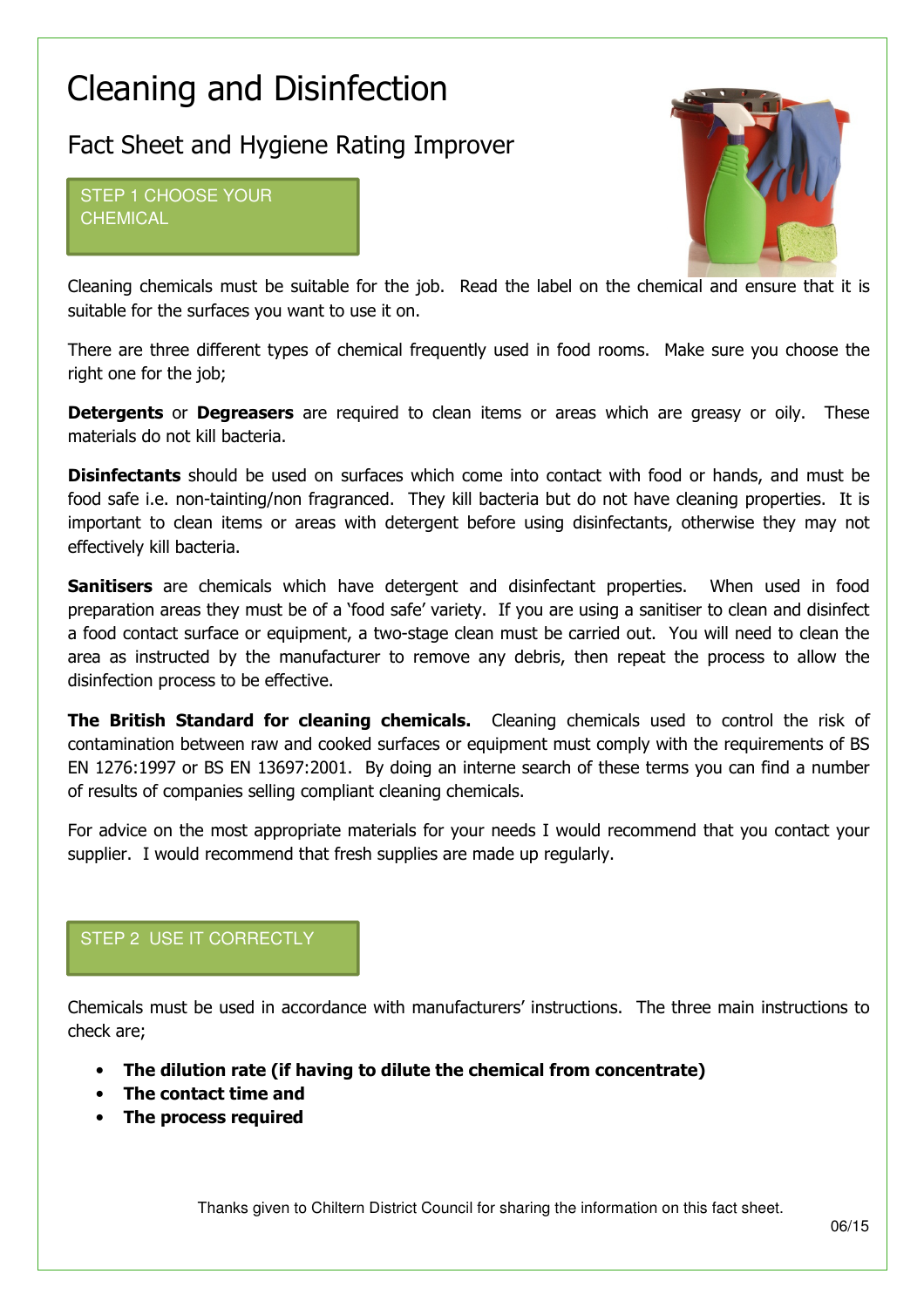**The Dilution rate:** this is normally listed in the instruction on the concentrated bottle, if not it may be on the date asheets, or if not, yu will have to contact your supplier directly. The dilution factor should not be guess work. It should be measured out accurately at least once, and the level marked onto the spray bottle, if this is what is used. Some manufacturers provide accurate measuring devices.

The Contact time: This is the time stated by the manufacturer that the chemical must be left on the surface for in order to kill the required amounts of bacteria. This can normally vary between 30 seconds and 15 minutes. You should consider what is most suitable for your business, for example it may not be practical to wait 15 minutes during a busy period for your product to work.

**The Process required:** The way in which a chemical must be used is specific to that product. You must ensure that you re following the manufacturers instructions for the process, some require a clean, rinse and wipe, some spray and wipe with damp cloth then dry, and some spray and dry. Check your cleaning instructions and ensure you and any staff are using it in accordance with the instructions.

### STEP 3 CHOOSE YOUR CLOTH

Disposable single-use cloths are recommended for cleaning surfaces and equipment. Where these are not used you must ensure that separate cloths are used for 'dirty areas' such as where raw meat is prepared and 'clean areas' where ready-to-eat food is served and or handled. All cloths should be changed at least daily.

If cloths are re-used they must be suitably cleaned after use. This will required a hot wash above 82°C. A wash cycle at 90°C will achieve this. Chemical cleaning in bleach is not considered suitable. This is because any organic matter such as grease, dirt or food, left on cloths can stop the disinfectant from working properly.

#### STEP 4 JUST DO IT

A cleaning schedule can help initiate cleaning in areas that might otherwise be forgotten. Draw up a cleaning schedule for your kitchen and stick to it. There is an example cleaning schedule in the FSA Safer Food Better Business pack.

#### **FOOD HYGIENE RATING** Eating out? Getting food in? Check food.gov.uk/ratings

| <b>STEP</b> | <b>IMPROVE MY RATING</b>                                                          | Done |
|-------------|-----------------------------------------------------------------------------------|------|
| 1a          | Cleaning chemicals are suitable for the job, choose detergent and disinfectant or |      |
|             | sanitiser for food contact surfaces.                                              |      |
| 1b          | Sanitiser/disinfectant should comply with BS EN1276:1997 or BS EN 13697:2001.     |      |
| 1c          | Where you are using the same surfaces or equipment for raw and ready to eat       |      |
|             | food a two stage cleaning and disinfection process is required, even if using a   |      |
|             | sanitiser.                                                                        |      |

Thanks given to Chiltern District Council for sharing the information on this fact sheet.